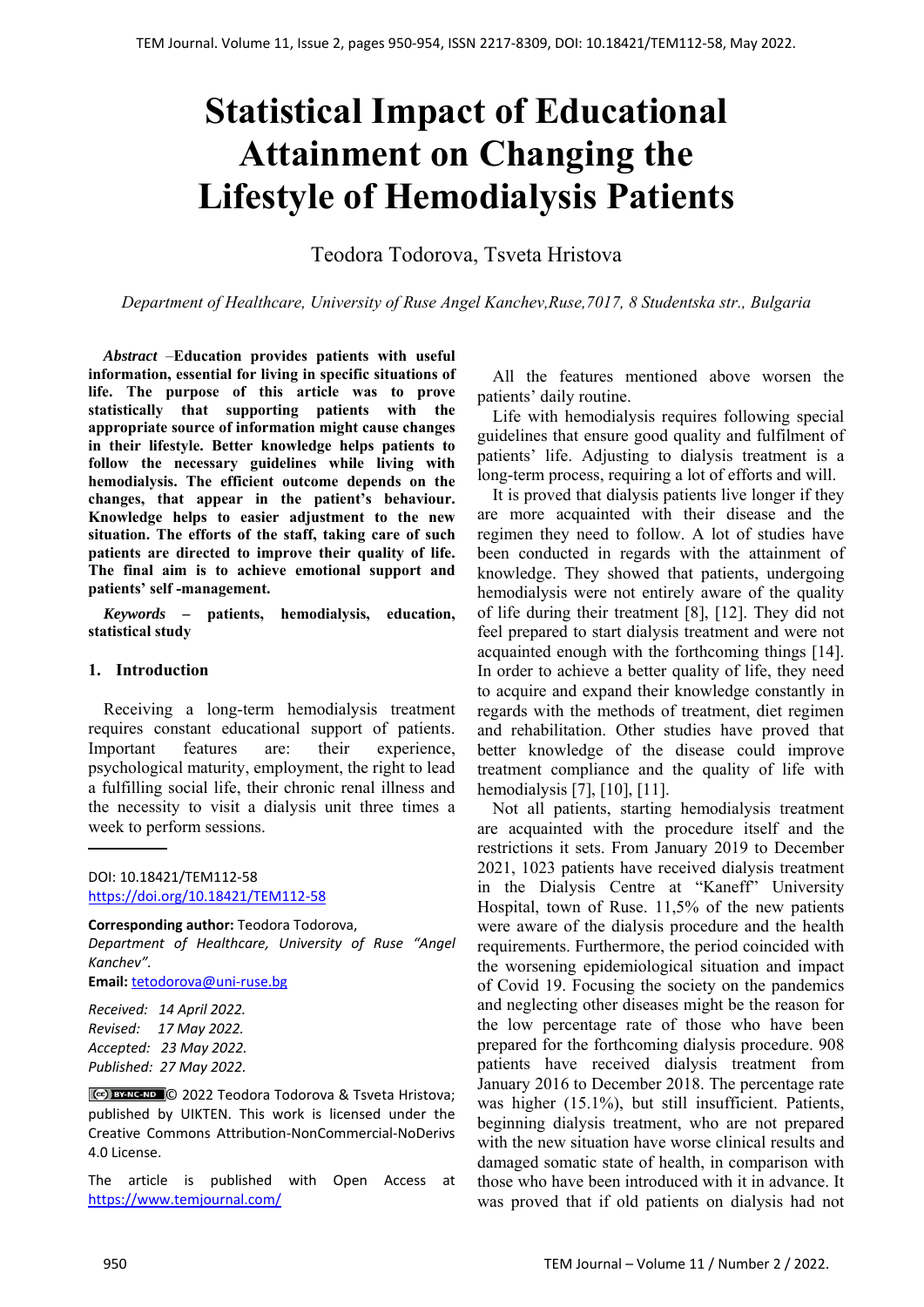been introduced with the treatment in advance or had not been directed to a nephrologist on time, had to stay in hospital for a longer period of time, had high mortality-rate [13], [1] and worse quality of life [10]. The quality of life is related to preserved social activity, well-being and healthcare [15]. For that reason, an appropriate education is required, according to patients' needs, caused by the end stage of their chronic kidney disease.

## **2. Exposition**

Education is a way to acquire knowledge in order to achieve self-efficacy and changes in lifestyle. It also helps to improve self-care and self-management and to exercise control over the disease, which is very important for patients, receiving a dialysis treatment [3], [5], [16]. The feeling to be in control of the situation helps to overcome the side effects of the chronic disease [2], [4].On the other hand, having a chronic disease requires special education of patients in order to achieve optimal quality of life and preserving health for a longer period of time [6].

Participating actively in educational sessions is a prerequisite for the patients to apply what they have learnt. Such education makes patients feel more confident that they can control their lives and improve their self-confidence [6], [9]. The unusual place, where hemodialysis sessions are performed (dialysis centre) may be stimulating, encouraging and motivating for them to improve their quality of life. The education itself depends on the stage of kidney failure and the individual state of health of each patient.

The present study aimed to prove statistically the correlation between the educational program and the changes that appeared in the lifestyle of hemodialysis patients.

A total of 66 patients, receiving chronohemodialysis treatment participated in the study – 40 male and 26 female patients; at the average age of 59,5. Half of the respondents (50,8%) graduated from secondary education. The educational program was performed in 13 consecutive lectures. In the beginning and at the end of the trial a questionnaire was made in order to establish the changes that occurred in the lifestyle. Participation in the trial was voluntary, by completing the questionnaire cards which were anonymous.

The data was processed by IBM SPSS Statistics software for Windows. Correlation analysis for evaluating the correlation between the studied indexes was applied. The correlations with a high rate of statistical reliability Р≥95% were considered. Kendall's r– coefficients, based on the method "against each other" were calculated.

The analysis was made according to the questions from the questionnaire cards, in which variable quantities were compared for convenience, determined as X1, X2, ..., X10:

- $\checkmark$  X1Amount of daily fluid intake;
- $\checkmark$  X2 Consumption of smoked meat and nuts;
- $\checkmark$  X3 Control of thirst;
- $\checkmark$  X4 Vascular access care;
- $\checkmark$  X5 Vascular access dysfunction:
- $\checkmark$  X6 Communication with friends and relatives;<br> $\checkmark$  X7 Hobbies:
- Х7 Hobbies;
- Х8 Activeness;
- $\checkmark$  X9 Performance of everyday activities.
- $\times$  X10 Quality of life.

In such studies, determining the existing correlations between the included variables and the level of their significance was considered.

The absolute number of relations, established by the method "against each other" and their dependency (\*\* - significant correlation in  $P = 99\%$ and  $*$  - significant correlation in P = 95 %) in the researched group in the beginning and at the end of the period was presented by the corresponding correlation matrix, where the empirical values of Kendall's coefficient were given.

If the empirical value of Kendall's coefficient is less than its critical one, e.g. if  $r_{em}$   $\leq r_{cr}$ , in this case the zero hypothesis is accepted and the coefficient is considered to be statistically insignificant. Otherwise, if  $|r_{em}| > r_{cr}$ , then the zero hypothesis is rejected and the coefficient is considered to be significant.

The amount of data is too big to be presented in details and for that reason only those correlations were shown in which statistically significant difference was determined.

Only significant coefficients were considered important according to the statistical analysis. In the beginning of the period the number of significant correlations was 10, but at the end it was 15.

The comparative analysis showed that at the end of the period, 6 of the established significant correlations became stronger. A change was noticed in the strength of correlation between practising a hobby  $(X7)$  and events of vascular access dysfunction (Х5), where the coefficient of correlation increased from 0,258 to 0,562 (Table 1.).

*Table 1. Correlation between practising a hobby and behaviour in case of a vascular access dysfunction* 

|    |                        | $X5/bef$ ore | X5/after |
|----|------------------------|--------------|----------|
| X7 | Pearson<br>Correlation | $.258**$     | $,562**$ |
|    | Sig. (2-tailed)        |              |          |
|    |                        |              |          |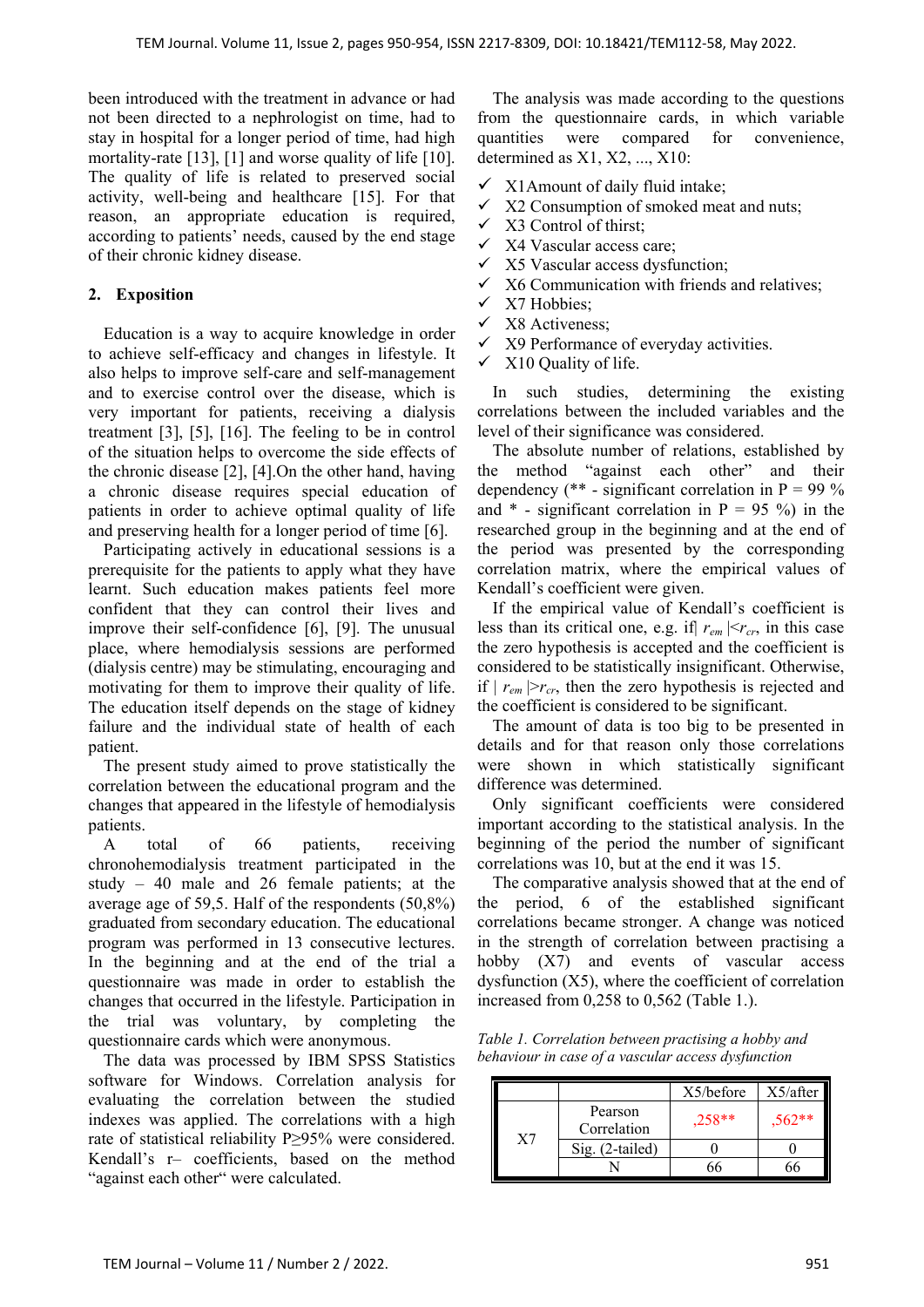Performing a favourite activity may force the site with vascular access construction, which may cause AV fistula/protesis dysfunction. So, the patients are given instructions and recommendations to choose the most appropriate activities for them and to take care of their vascular access. After completing the educational sessions, patients are able to deal with these criteria.

Similar changes were noticed while performing basic daily activities (Х9) and events of vascular access dysfunction (Х5) with an increasing coefficient of correlation from 0,285 to 0,380 (Table 2.).

*Table 2*. *Correlation between performing common everyday activities and events of vascular access dysfunction* 

|    |                        | $X5/bef$ ore | X5/after |
|----|------------------------|--------------|----------|
| Х9 | Pearson<br>Correlation | $,285**$     | $,380**$ |
|    | $Sig. (2-tailed)$      |              |          |
|    |                        |              |          |

Performing everyday activities may cause vascular access dysfunction. The appropriate planned behaviour is important in such situations, e.g. urgent consultation with a vascular surgeon. After analyzing the received data, it was concluded that the patients knew how to react in case of vascular access dysfunction. On the other hand, the ability to perform such activities before starting hemodialysis had positive impact on patient's activeness.

*Table 3. Correlation between performing common everyday activities and patient's activeness* 

|    |                        | X8/before | X8/after |
|----|------------------------|-----------|----------|
| Х9 | Pearson<br>Correlation | $.943**$  | $,970**$ |
|    | Sig. (2-tailed)        |           |          |
|    |                        |           |          |

Doing the same everyday activities as before the kidney disease, preserves the patient's activeness. It is seen in Table 3., that there is a strong correlation between both items even before the study. The increased values at the end of the study show positive effect on the performed activities.

Patients, undergoing hemodialysis should follow a special dietary regimen. And even they do so, they might be tempted sometimes. In order to resist, they need to apply strong will and self - control. If they break the diet, they might get complications. Eating processed meats and nuts is the main mistake they make.

There is also a strong statistical correlation between consumption of smoked meat and nuts and the need to drink water (Table 4.).

*Table 4. Correlation between the control of thirst and the consumption of smoked meat and nuts* 

|                |                        | X2/before | $X2/a$ fter |
|----------------|------------------------|-----------|-------------|
| X <sub>3</sub> | Pearson<br>Correlation | 0,194     | $.270*$     |
|                | $Sig. (2-tailed)$      | ).119     | 0.028       |
|                |                        |           |             |

Better knowledge helps patients to be able to restrict foods high in potassium and sodium and thus, to regulate the extreme thirst and to decrease the fluid intake per day. The eating plan that should be followed is limited, but it is in accordance with the common healthy eating. Following a meal plan benefits patient's overall well-being and reduces complications, associated with hemodialysis treatments.

The proper function of the vascular access is essential.

*Table 5. Correlation between vascular access care and events of vascular access dysfunction* 

|    |                        | X4/before | $X4$ /after |
|----|------------------------|-----------|-------------|
| X5 | Pearson<br>Correlation | 0,172     | $,439**$    |
|    | $Sig. (2-tailed)$      | 0,168     |             |
|    |                        |           |             |

Vascular access is a hemodialysis patient's lifeline. Both health care professionals and patients should observe and take care of it. It was found out that the conducted study contributed to improvement of cares which directly correlated with the proper actions, taken by a patient in case of vascular access dysfunction (see Table 5.).

Staying engaged and active after starting dialysis procedure has a strong impact on the patient's overall condition.

*Table 6. Correlation between communication with friends and relatives and vascular access dysfunction* 

|    |                        | $X5/bef$ ore | X5/after |
|----|------------------------|--------------|----------|
| X6 | Pearson<br>Correlation | $.277*$      | $.392**$ |
|    | Sig. (2-tailed)        | 0.024        | 0,001    |
|    |                        |              |          |

Preserving social well being and daily routine the same as they have been before the end stage of the chronic kidney disease is very important for the patient to overcome the negative feelings and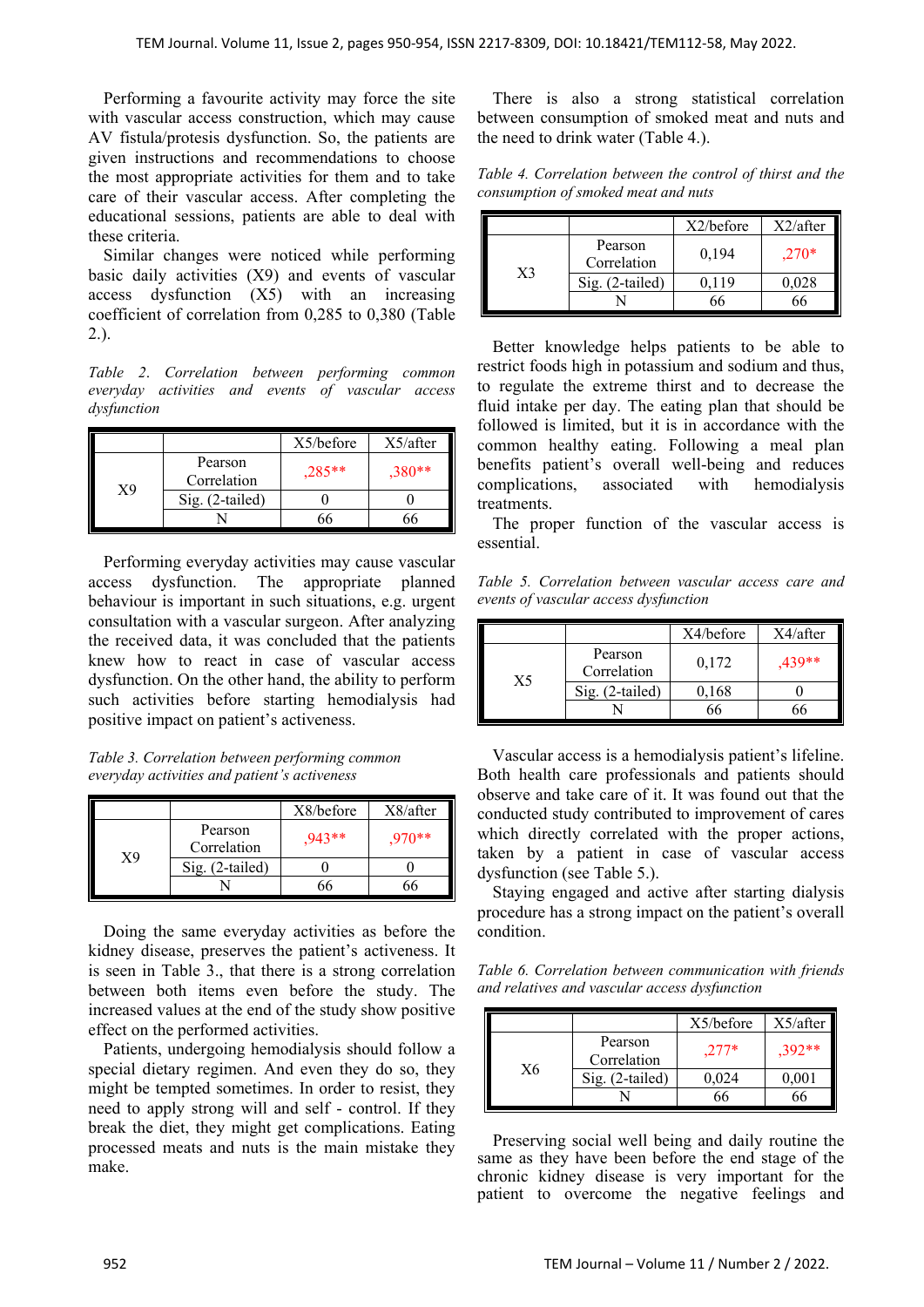rejection. Vascular access dysfunction affects dialysis patients' psychological, physical and emotional state of health. For that reason, patients with chronic renal failure need support and care. Communication with friends and relatives contributes to their resocialization, creates sense of completeness and if any problem occurs they do not feel alone, but they get necessary support and assistance. Communication with friends and relatives and the proper behaviour in case of vascular access dysfunction appeared to be strongly dependent at the end of the study and thus, it proved to be effective (see Table 6.).

*Table 7. Correlation between activity and communication with friends and relatives* 

|    |                        | X6/before | X6/after |
|----|------------------------|-----------|----------|
| X8 | Pearson<br>Correlation | $.275*$   | $.544**$ |
|    | Sig. (2-tailed)        | 0,026     |          |
|    |                        |           |          |

Communication and meeting friends and relatives give a positive effect on patients, on their activeness and the way they take care of themselves (Table 7.). Such social contacts have positive effect on the patients, make their lives worth living, help to overcome self-isolation and improve vitality.

*Table 8. Correlation between activity and hobbies* 

|               |                        | X7/before | X7/after |
|---------------|------------------------|-----------|----------|
| $\mathrm{X}8$ | Pearson<br>Correlation | $.269**$  | $.525**$ |
|               | Sig. (2-tailed)        | 0.026     |          |
|               |                        |           |          |

Spending more time on hobbies, the feeling of being vital, energetic and fulfilled by performing everyday activities contribute to better quality of life on hemodialysis. The analyzed data showed that patients increased their activities in the spare time and became more active in doing different things (Table 8.).

*Table 9. Correlation between quality of life and amount of daily fluid intake* 

|     |                        | $X1/bef$ ore | $X1/a$ fter |
|-----|------------------------|--------------|-------------|
| X10 | Pearson<br>Correlation | 0,13         | $,263*$     |
|     | Sig. (2-tailed)        | 0.299        | 0,033       |
|     |                        |              |             |

High fluid intake by patients with kidney failure may lead to hyperhydration, fluid retention in the body and a lot of other complications. Fluid control is a control of the condition and this means living a better quality of life. The studied criteria X1 (amount of fluid intake per day) in most cases appeared to be difficult to control by the patients, especially during the so called adjusting to the sessions period. Some of them say that they cannot control the sense of thirst. The analyzed data from the questionnaire showed that patients could significantly improve and control successfully the need to take fluids (see Table 9.).

*Table 10. Correlation between quality of life and performance of common activities of daily living* 

|     |                        | X9/before | X9/after |
|-----|------------------------|-----------|----------|
| X10 | Pearson<br>Correlation | $.423**$  | $.704**$ |
|     | $Sig. (2-tailed)$      |           |          |
|     |                        |           |          |

Quality of life in chronically ill patients has been described a lot and it is really important. Standard indicators of the quality of life include:

- Life satisfaction;
- $\checkmark$  Prosperity;
- $\checkmark$  Adequate standard of living;
- $\checkmark$  Good overall health;
- $\checkmark$  Good physical and social activity;
- $\checkmark$  Autonomy and independence;
- $\checkmark$  Coping with the challenges in daily life;
- $\checkmark$  Other indicators.

And there are a lot of other indicators. The main thing is that despite their disability, an individual should live a complete and meaningful life, even if it seems hopeless. Visiting a dialysis unit three times a week is a burdеn to the patients and their families and assistants. It is important for them to integrate their condition successfully into their daily routine and make their lives complete. In order to improve the patients' quality of life, they should follow a proper dietary and active regimen, preserve their energy, meet friends, practise favourite hobbies, selfcare and independence. Data in Table 10. shows that the performed study was highly efficient and participants in the study have improved their quality of life as they continued to perform their everyday activities the same way they have done before dialysis.

It was found in the performed statistical analysis, that the relative parts changed into improvement of the patient's overall condition. Those changes have been proved by using Pearson's criteria ( $\chi^2$ -criteria) in accordance with the common procedure for accepting or rejecting the working hypothesis. For the empiric feature we got 16,65, but the amount of the theoretical feature was 16,01, determined by a definite risk for a mistake  $\alpha=0.01$ , bilateral critical sphere  $\alpha$ =0,025 and a rate of freedom k=7.

 $\chi^2_{emp}$ =16,65> $\chi_T^2$ =16,01, therefore, we rejected the zero hypothesis and accepted the alternative, which said that the education helped to improve energy, social activity and better quality of life of hemodialysis patients.